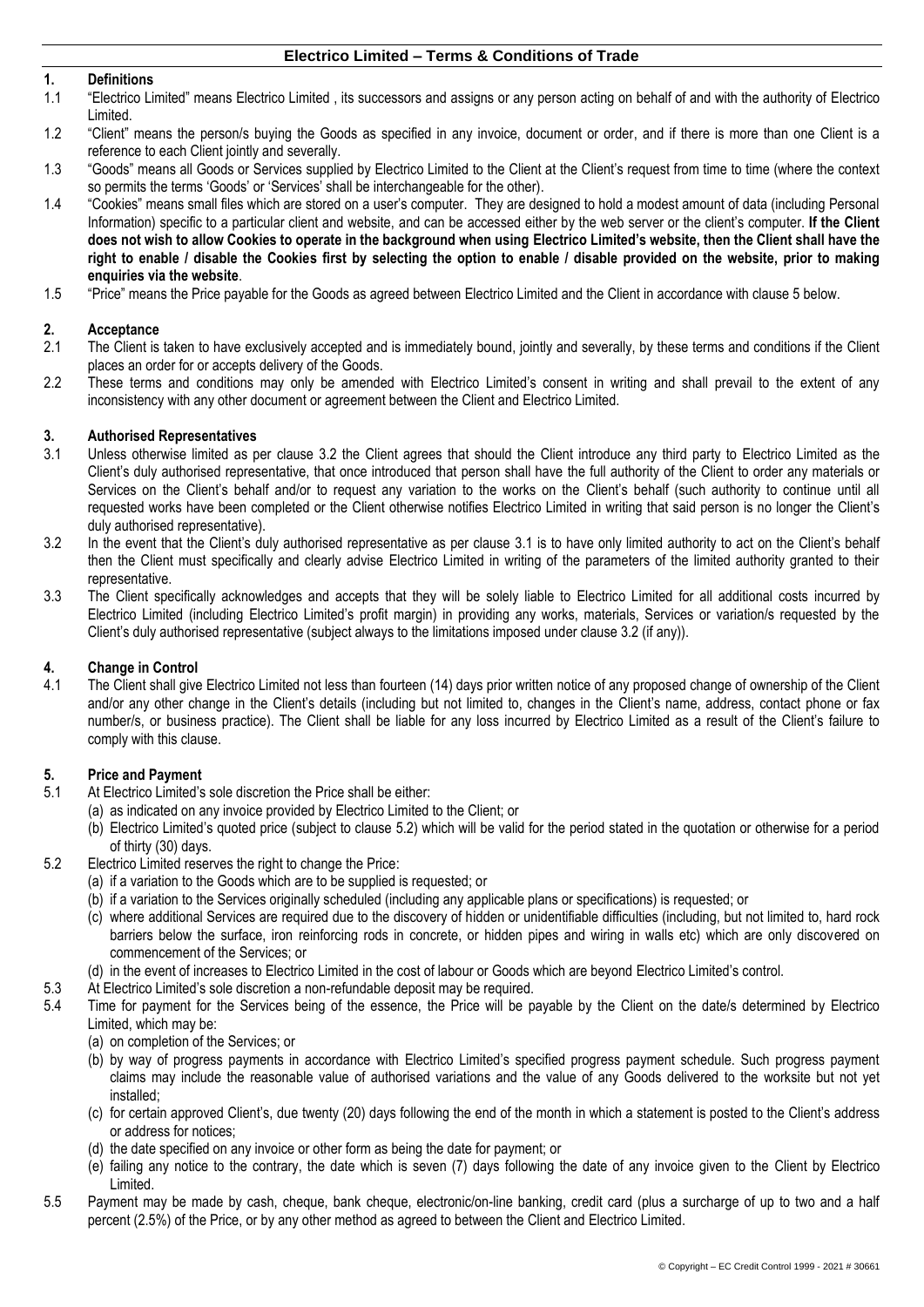5.6 Unless otherwise stated the Price does not include GST. In addition to the Price the Client must pay to Electrico Limited an amount equal to any GST Electrico Limited must pay for any supply by Electrico Limited under this or any other agreement for the sale of the Goods. The Client must pay GST, without deduction or set off of any other amounts, at the same time and on the same basis as the Client pays the Price. In addition, the Client must pay any other taxes and duties that may be applicable in addition to the Price except where they are expressly included in the Price.

## **6. Delivery and Risk**

- 6.1 At Electrico Limited's sole discretion, any costs of delivery may be charged additionally to the Client.
- 6.2 The Client must take delivery of the Goods, either by receipt or collection, whenever they are tendered for delivery. In the event that the Client is unable to take delivery of the Goods as arranged then Electrico Limited shall be entitled to charge a reasonable fee for redelivery and/or storage.
- 6.3 Subject to clause [6.4](#page-1-0) it is Electrico Limited's responsibility to ensure that the Services start as soon as it is reasonably possible.
- <span id="page-1-0"></span>6.4 The Services commencement date will be put back and the completion date extended by whatever time is reasonable in the event that Electrico Limited claims an extension of time (by giving the Client written notice) where completion is delayed by an event beyond Electrico Limited's control, including but not limited to any failure by the Client to:
	- (a) make a selection; or
	- (b) have the site ready for the Services; or
	- (c) notify Electrico Limited that the site is ready.
- 6.5 Any time or date given by Electrico Limited to the Client is an estimate only. The Client must still accept delivery of the Goods even if late and Electrico Limited will not be liable for any loss or damage incurred by the Client as a result of the delivery being late.
- 6.6 Risk of damage to or loss of the Goods passes to the Client on delivery and the Client must insure the Goods on or before delivery.
- 6.7 If any of the Goods are damaged or destroyed following delivery but prior to ownership passing to the Client, Electrico Limited is entitled to receive all insurance proceeds payable for the Goods. The production of these terms and conditions by Electrico Limited is sufficient evidence of Electrico Limited's rights to receive the insurance proceeds without the need for any person dealing with Electrico Limited to make further enquiries.
- 6.8 If the Client requests Electrico Limited to leave Goods outside Electrico Limited's premises for collection or to deliver the Goods to an unattended location, then such Goods shall be left at the Client's sole risk.
- 6.9 In the event that the electrical wiring is required to be re-positioned at the request of any third party contracted by the Client then the Client agrees to notify Electrico Limited immediately upon any proposed changes. The Client agrees to indemnify Electrico Limited against any additional costs incurred with such a relocation of electrical wiring. All such variances shall be invoiced in accordance with clause [5.2.](#page-0-3)
- 6.10 The Client warrants that any structures to which the Goods are to be affixed are able to withstand the installation of the Goods and that any electrical connections (including, but not limited to, meter boxes, main switches, circuit breakers, and electrical cable) are of suitable capacity to handle the Goods once installed. If for any reason (including the discovery of asbestos, defective or unsafe wiring or dangerous access to roofing) that Electrico Limited, its employees or contractors reasonably form the opinion that the Clients premises is not safe for the installation of Goods to proceed then Electrico Limited shall be entitled to delay installation of the Goods (in accordance with the provisions of clause [6.4](#page-1-0) above) until Electrico Limited is satisfied that it is safe for the installation to proceed. Electrico Limited may at its sole discretion agree to bring the premises up to a standard suitable for installation to proceed but all such Services undertaken and any additional Goods supplied shall be treated as a variation and be charged for in addition to the Price.

## **7. Accuracy of Client's Plans & Measurements for Orders**

- 7.1 Electrico Limited shall be entitled to rely on the accuracy of any plans, specifications and other information provided by the Client. The Client acknowledges and agrees that in the event that any of this information provided by the Client is inaccurate, Electrico Limited accepts no responsibility for any loss, damages, or costs however resulting from these inaccurate plans, specifications or other information.
- 7.2 In the event the Client gives information relating to measurements and quantities of Goods required in completing the Services, it is the Client's responsibility to verify the accuracy of the measurements and quantities, before the Client or Electrico Limited places an order based on these measurements and quantities. Electrico Limited accepts no responsibility for any loss, damages, or costs however resulting from the Client's failure to comply with this clause.

## **8. Access**

8.1 The Client shall ensure that Electrico Limited has clear and free access to the work site at all times to enable them to deliver the Goods. Electrico Limited shall not be liable for any loss or damage to the site (including, without limitation, damage to pathways, driveways and concreted or paved or grassed areas) unless due to the negligence of Electrico Limited.

## **9. Underground Locations**

- <span id="page-1-1"></span>9.1 Prior to Electrico Limited commencing any work the Client must advise Electrico Limited of the precise location of all underground services on the site and clearly mark the same. The underground mains & services the Client must identify include, but are not limited to, electrical services, gas services, sewer services, pumping services, sewer connections, sewer sludge mains, water mains, irrigation pipes, telephone cables, fibre optic cables, oil pumping mains, and any other services that may be on site.
- 9.2 Whilst Electrico Limited will take all care to avoid damage to any underground services the Client agrees to indemnify Electrico Limited in respect of all and any liability claims, loss, damage, costs and fines as a result of damage to services not precisely located and notified as per clause [9.1.](#page-1-1)

### **10. Title**

- <span id="page-1-2"></span>10.1 Electrico Limited and the Client agree that ownership of the Goods shall not pass until:
	- (a) the Client has paid Electrico Limited all amounts owing to Electrico Limited; and
		- (b) the Client has met all of its other obligations to Electrico Limited.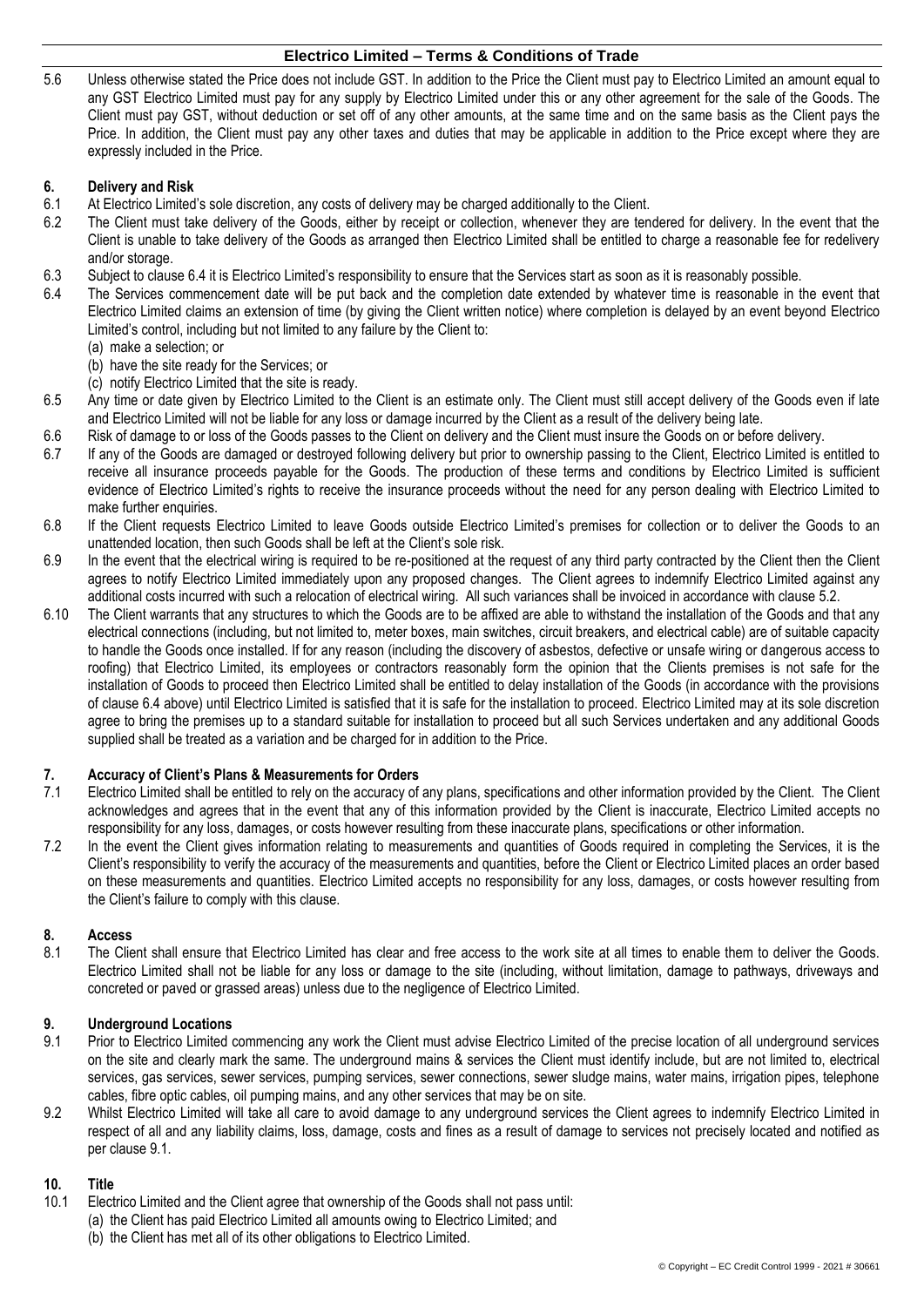10.2 Receipt by Electrico Limited of any form of payment other than cash shall not be deemed to be payment until that form of payment has been honoured, cleared or recognised.

## 10.3 It is further agreed that:

- (a) until ownership of the Goods passes to the Client in accordance with clause [10.1](#page-1-2) that the Client is only a bailee of the Goods and must return the Goods to Electrico Limited on request.
- (b) the Client holds the benefit of the Client's insurance of the Goods on trust for Electrico Limited and must pay to Electrico Limited the proceeds of any insurance in the event of the Goods being lost, damaged or destroyed.
- (c) the Client must not sell, dispose, or otherwise part with possession of the Goods other than in the ordinary course of business and for market value. If the Client sells, disposes or parts with possession of the Goods then the Client must hold the proceeds of any such act on trust for Electrico Limited and must pay or deliver the proceeds to Electrico Limited on demand.
- (d) the Client should not convert or process the Goods or intermix them with other goods but if the Client does so then the Client holds the resulting product on trust for the benefit of Electrico Limited and must sell, dispose of or return the resulting product to Electrico Limited as it so directs.
- (e) the Client irrevocably authorises Electrico Limited to enter any premises where Electrico Limited believes the Goods are kept and recover possession of the Goods.
- (f) Electrico Limited may recover possession of any Goods in transit whether or not delivery has occurred.
- (g) the Client shall not charge or grant an encumbrance over the Goods nor grant nor otherwise give away any interest in the Goods while they remain the property of Electrico Limited.
- (h) Electrico Limited may commence proceedings to recover the Price of the Goods sold notwithstanding that ownership of the Goods has not passed to the Client.

### **11. Personal Property Securities Act 1999 ("PPSA")**

- <span id="page-2-0"></span>11.1 Upon assenting to these terms and conditions in writing the Client acknowledges and agrees that:
	- (a) these terms and conditions constitute a security agreement for the purposes of the PPSA; and
	- (b) a security interest is taken in all Goods and/or collateral (account) being a monetary obligation of the Client to Electrico Limited for Services – that have previously been supplied and that will be supplied in the future by Electrico Limited to the Client.

## 11.2 The Client undertakes to:

- (a) sign any further documents and/or provide any further information (such information to be complete, accurate and up-to-date in all respects) which Electrico Limited may reasonably require to register a financing statement or financing change statement on the Personal Property Securities Register;
- (b) indemnify, and upon demand reimburse, Electrico Limited for all expenses incurred in registering a financing statement or financing change statement on the Personal Property Securities Register or releasing any Goods charged thereby;
- (c) not register, or permit to be registered, a financing statement or a financing change statement in relation to the Goods and/or collateral (account) in favour of a third party without the prior written consent of Electrico Limited; and
- (d) immediately advise Electrico Limited of any material change in its business practices of selling the Goods which would result in a change in the nature of proceeds derived from such sales.
- 11.3 Electrico Limited and the Client agree that nothing in sections 114(1)(a), 133 and 134 of the PPSA shall apply to these terms and conditions.
- 11.4 The Client waives its rights as a debtor under sections 116, 120(2), 121, 125, 126, 127, 129, 131 and 132 of the PPSA.
- <span id="page-2-1"></span>11.5 Unless otherwise agreed to in writing by Electrico Limited, the Client waives its right to receive a verification statement in accordance with section 148 of the PPSA.
- 11.6 The Client shall unconditionally ratify any actions taken by Electrico Limited under clauses [11.1](#page-2-0) to [11.5.](#page-2-1)

## <span id="page-2-2"></span>**12. Security and Charge**

- In consideration of Electrico Limited agreeing to supply the Goods, the Client charges all of its rights, title and interest (whether joint or several) in any land, realty or other assets capable of being charged, owned by the Client either now or in the future, to secure the performance by the Client of its obligations under these terms and conditions (including, but not limited to, the payment of any money).
- 12.2 The Client indemnifies Electrico Limited from and against all Electrico Limited's costs and disbursements including legal costs on a solicitor and own Client basis incurred in exercising Electrico Limited's rights under this clause.
- 12.3 The Client irrevocably appoints Electrico Limited and each director of Electrico Limited as the Client's true and lawful attorney/s to perform all necessary acts to give effect to the provisions of this claus[e 12](#page-2-2) including, but not limited to, signing any document on the Client's behalf.

## **13. Client's Disclaimer**

13.1 The Client hereby disclaims any right to rescind, or cancel any contract with Electrico Limited or to sue for damages or to claim restitution arising out of any inadvertent misrepresentation made to the Client by Electrico Limited and the Client acknowledges that the Goods are bought relying solely upon the Client's skill and judgment.

## **14. Defects**

- <span id="page-2-3"></span>14.1 The Client shall inspect the Goods on delivery and shall within thirty (30) days of delivery (time being of the essence) notify Electrico Limited of any alleged defect, shortage in quantity, damage or failure to comply with the description or quote. The Client shall afford Electrico Limited an opportunity to inspect the Goods within a reasonable time following delivery if the Client believes the Goods are defective in any way. If the Client shall fail to comply with these provisions the Goods shall be presumed to be free from any defect or damage. For defective Goods, which Electrico Limited has agreed in writing that the Client is entitled to reject, Electrico Limited's liability is limited to either (at Electrico Limited's discretion) replacing the Goods or repairing the Goods.
- 14.2 Goods will not be accepted for return other than in accordance with [14.1](#page-2-3) above.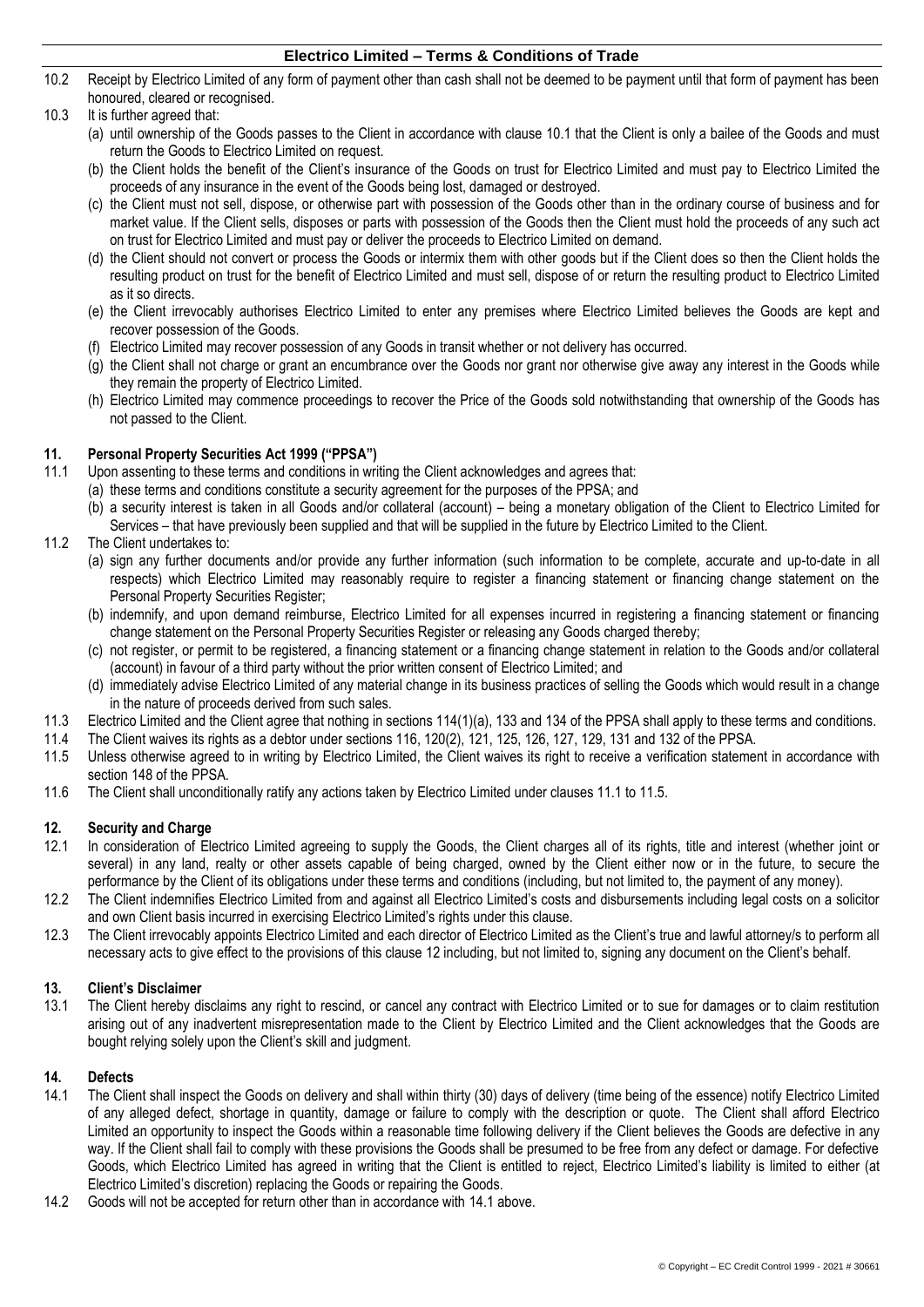## **15. Consumer Guarantees Act 1993**

15.1 If the Client is acquiring Goods for the purposes of a trade or business, the Client acknowledges that the provisions of the Consumer Guarantees Act 1993 do not apply to the supply of Goods by Electrico Limited to the Client.

### **16. Intellectual Property**

- 16.1 Where Electrico Limited has designed, drawn or developed Goods for the Client, then the copyright in any designs and drawings and documents shall remain the property of Electrico Limited.
- 16.2 The Client warrants that all designs, specifications or instructions given to Electrico Limited will not cause Electrico Limited to infringe any patent, registered design or trademark in the execution of the Client's order and the Client agrees to indemnify Electrico Limited against any action taken by a third party against Electrico Limited in respect of any such infringement.
- 16.3 The Client agrees that Electrico Limited may (at no cost) use for the purposes of marketing or entry into any competition, any documents, designs, drawings or Goods which Electrico Limited has created for the Client.

### **17. Default and Consequences of Default**

- 17.1 Interest on overdue invoices shall accrue daily from the date when payment becomes due, until the date of payment, at a rate of two and a half percent (2.5%) per calendar month (and at Electrico Limited's sole discretion such interest shall compound monthly at such a rate) after as well as before any judgment.
- 17.2 If the Client owes Electrico Limited any money the Client shall indemnify Electrico Limited from and against all costs and disbursements incurred by Electrico Limited in recovering the debt (including but not limited to internal administration fees, legal costs on a solicitor and own Client basis, Electrico Limited's collection agency costs, and bank dishonour fees).
- 17.3 Further to any other rights or remedies Electrico Limited may have under this contract, if a Client has made payment to Electrico Limited by credit card, and the transaction is subsequently reversed, the Client shall be liable for the amount of the reversed transaction, in addition to any further costs incurred by Electrico Limited under this clause 17, where it can be proven that such reversal is found to be illegal, fraudulent or in contravention to the Client's obligations under this agreement.
- 17.4 Without prejudice to any other remedies Electrico Limited may have, if at any time the Client is in breach of any obligation (including those relating to payment) under these terms and conditions Electrico Limited may suspend or terminate the supply of Goods to the Client. Electrico Limited will not be liable to the Client for any loss or damage the Client suffers because Electrico Limited has exercised its rights under this clause.
- 17.5 Without prejudice to Electrico Limited's other remedies at law Electrico Limited shall be entitled to cancel all or any part of any order of the Client which remains unfulfilled and all amounts owing to Electrico Limited shall, whether or not due for payment, become immediately payable if:
	- (a) any money payable to Electrico Limited becomes overdue, or in Electrico Limited's opinion the Client will be unable to make a payment when it falls due;
	- (b) the Client becomes insolvent, convenes a meeting with its creditors or proposes or enters into an arrangement with creditors, or makes an assignment for the benefit of its creditors; or
	- (c) a receiver, manager, liquidator (provisional or otherwise) or similar person is appointed in respect of the Client or any asset of the Client.

### **18. Compliance with Laws**

- 18.1 The Client and Electrico Limited shall comply with the provisions of all statutes, regulations and bylaws of government, local and other public authorities that may be applicable to the Services.
- 18.2 The Client shall obtain (at the expense of the Client) all licenses, approvals, applications and permits that may be required for the Services, and that are not included in the project documents provided by Electrico Limited
- 18.3 All work will be tested to ensure that it is electrically safe and is in accordance with the wiring rules and other standards applying to the electrical installation under the Electrical Safety Regulations. All of the cabling work will comply with all relevant Australian and New Zealand Wiring standards.
- 18.4 If during the course of installation when the Services are being conducted within and around switchboards that if the same is found defective or deemed to be unsafe by Electrico Limited, then Electrico Limited shall notify the Client immediately. The power if isolated will not be reenergised until such time as the existing condition has been rectified and made safe in accordance to the Electrical Safety Regulations. The Client accepts and agrees that any costs associated with the rectification Services including any Goods and labour shall be to the Client's account.
- 18.5 Any live Services or Services undertaken near live conductors where it is safe to do so shall be dealt with in accordance with Australian and New Zealand Wiring standards being "Safe working on Low Voltage Electrical Installations, relevant Commonwealth and Statutory Acts and Work Place Regulations". Electrico Limited's live Services procedures are designed to eliminate risk of injury to Electrico Limited's employees, damage to the Client's installations and unexpected power disconnections. It may in some cases require disconnection and isolation of the installation to undertake such Services for which additional charges may be applicable. This shall be invoiced in accordance with clause 5.2.
- 18.6 The Client agrees that the site will comply with any occupational health and safety laws relating to building/construction sites and any other relevant safety standards or legislation.

### **19. Cancellation**

- 19.1 Electrico Limited may cancel any contract to which these terms and conditions apply or cancel delivery of Goods at any time before the Goods are delivered by giving written notice to the Client. On giving such notice Electrico Limited shall repay to the Client any money paid by the Client for the Goods. Electrico Limited shall not be liable for any loss or damage whatsoever arising from such cancellation.
- 19.2 In the event that the Client cancels delivery of Goods the Client shall be liable for any and all loss incurred (whether direct or indirect) by Electrico Limited as a direct result of the cancellation (including, but not limited to, any loss of profits).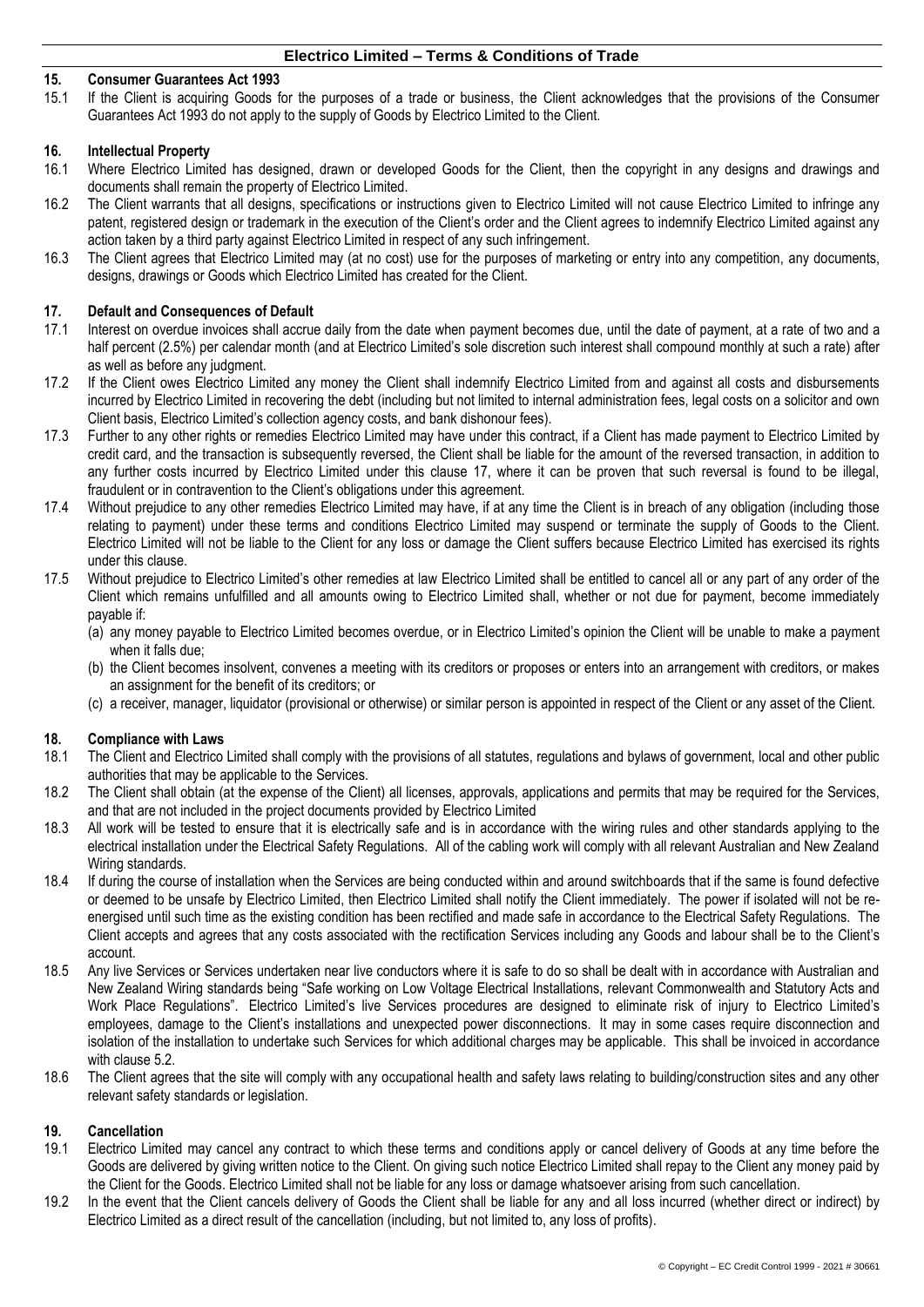19.3 Cancellation of orders for Goods made to the Client's specifications, or for non-stocklist items, will definitely not be accepted once production has commenced, or an order has been placed.

## **20. Privacy Policy**

- 20.1 All emails, documents, images or other recorded information held or used by Electrico Limited is "**Personal Information**" as defined and referred to in clause 20.3 and therefore considered confidential. Electrico Limited acknowledges its obligation in relation to the handling, use, disclosure and processing of Personal Information pursuant to the Privacy Act 2020 ("the Act") including Part II of the OECD Guidelines as set out in the Act. Electrico Limited acknowledges that in the event it becomes aware of any data breaches and/or disclosure of the Client's Personal Information, held by Electrico Limited that may result in serious harm to the Client, Electrico Limited will notify the Client in accordance with the Act. Any release of such Personal Information must be in accordance with the Act and must be approved by the Client by written consent, unless subject to an operation of law.
- 20.2 Notwithstanding clause 20.1 privacy limitations will extend to Electrico Limited in respect of Cookies where the Client utilises Electrico Limited's website to make enquiries. Electrico Limited agrees to display reference to such Cookies and/or similar tracking technologies, such as pixels and web beacons (if applicable), such technology allows the collection of Personal Information such as the Client's:
	- (a) IP address, browser, email client type and other similar details;
	- (b) tracking website usage and traffic; and
	- (c) reports are available to Electrico Limited when Electrico Limited sends an email to the Client, so Electrico Limited may collect and review that information ("collectively Personal Information")

If the Client consents to Electrico Limited's use of Cookies on Electrico Limited's website and later wishes to withdraw that consent, the Client may manage and control Electrico Limited's privacy controls via the Client's web browser, including removing Cookies by deleting them from the browser history when exiting the site.

- 20.3 The Client authorises Electrico Limited or Electrico Limited's agent to:
	- (a) access, collect, retain and use any information about the Client;
		- (i) (including, name, address, D.O.B, occupation, driver's license details, electronic contact (email, Facebook or Twitter details), medical insurance details or next of kin and other contact information (where applicable), previous credit applications, credit history or any overdue fines balance information held by the Ministry of Justice) for the purpose of assessing the Client's creditworthiness; or (ii) for the purpose of marketing products and services to the Client.
		- (b) disclose information about the Client, whether collected by Electrico Limited from the Client directly or obtained by Electrico Limited from any other source, to any other credit provider or any credit reporting agency for the purposes of providing or obtaining a credit reference, debt collection or notifying a default by the Client.
- 20.4 Where the Client is an individual the authorities under clause 20.3 are authorities or consents for the purposes of the Privacy Act 2020.
- 20.5 The Client shall have the right to request (by e-mail) from Electrico Limited, a copy of the Personal Information about the Client retained by Electrico Limited and the right to request that Electrico Limited correct any incorrect Personal Information.
- 20.6 Electrico Limited will destroy Personal Information upon the Client's request (by e-mail) or if it is no longer required unless it is required in order to fulfil the obligations of this contract or is required to be maintained and/or stored in accordance with the law.
- 20.7 The Client can make a privacy complaint by contacting Electrico Limited via e-mail. Electrico Limited will respond to that complaint within seven (7) days of receipt and will take all reasonable steps to make a decision as to the complaint within twenty (20) days of receipt of the complaint. In the event that the Client is not satisfied with the resolution provided, the Client can make a complaint to the Privacy Commissioner at http://www.privacy.org.nz.

## **21. Construction Contracts Act 2002**

- 21.1 The Client hereby expressly acknowledges that:
	- (a) Electrico Limited has the right to suspend work within five (5) working days of written notice of its intent to do so if a payment claim is served on the Client, and:
		- (i) the payment is not paid in full by the due date for payment and no payment schedule has been given by the Client; or
		- (ii) a scheduled amount stated in a payment schedule issued by the Client in relation to the payment claim is not paid in full by the due date for its payment; or
		- (iii) the Client has not complied with an adjudicator's notice that the Client must pay an amount to Electrico Limited by a particular date; and
		- (iv) Electrico Limited has given written notice to the Client of its intention to suspend the carrying out of construction work under the construction contract.
	- (b) if Electrico Limited suspends work, it:
		- (i) is not in breach of contract; and
		- (ii) is not liable for any loss or damage whatsoever suffered, or alleged to be suffered, by the Client or by any person claiming through the Client; and
		- (iii) is entitled to an extension of time to complete the contract; and
		- (iv) keeps its rights under the contract including the right to terminate the contract; and may at any time lift the suspension, even if the amount has not been paid or an adjudicator's determination has not been complied with.
	- (c) if Electrico Limited exercises the right to suspend work, the exercise of that right does not:
		- (i) affect any rights that would otherwise have been available to Electrico Limited under the Contractual Remedies Act 1979; or
			- (i) enable the Client to exercise any rights that may otherwise have been available to the Client under that Act as a direct consequence of Electrico Limited suspending work under this provision.

## **22. General**

22.1 The failure by Electrico Limited to enforce any provision of these terms and conditions shall not be treated as a waiver of that provision, nor shall it affect Electrico Limited's right to subsequently enforce that provision. If any provision of these terms and conditions shall be invalid,